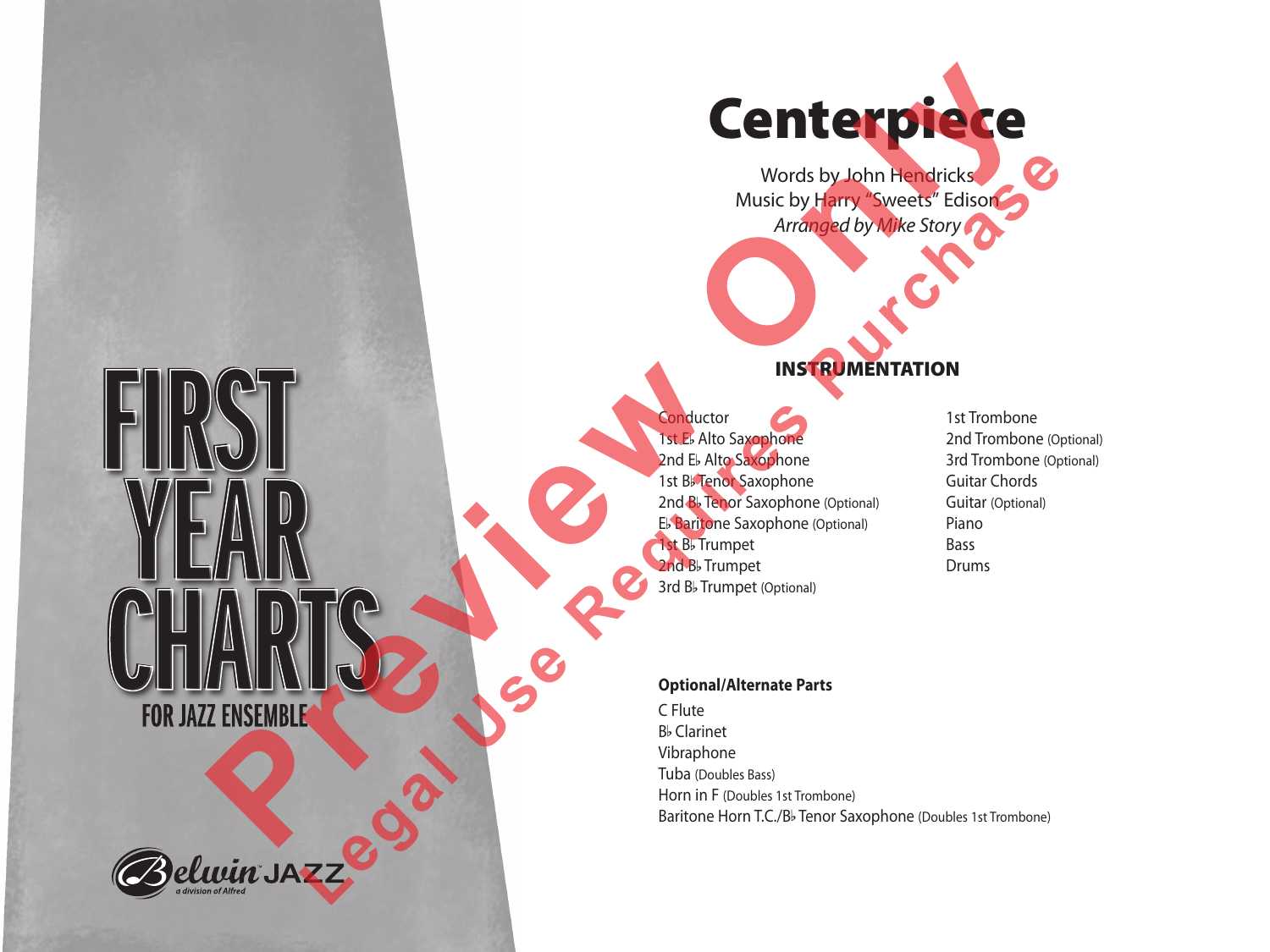## **NOTES TO THE CONDUCTOR**

*Centerpiece* is a jazz standard written in 1958 by the legendary jazz trumpeter Harry "Sweets" Edison. Due to the somewhat repetitive melody, the piece lends itself very well to the beginning jazz ensemble. Optional parts included in this arrangement are flute, clarinet, F horn, baritone T.C./tenor sax, tuba, and vibraphone.

There are four short solos for tenor sax, trumpet, alto sax, and drums that are written out; however, simple chord symbols are included to encourage some improvisation. You may wish to extend the section at m. 29 in order to include additional soloists.

For much of the chart, the piano part should be played as written. However, in the section from mm. 29–38, encourage your pianist to experiment with some simple "comping" using the chord symbols provided. Varying voicings is a good place to begin the process. I suggest listening to the demo recording of this chart as an example plus any Count Basie recording as well. NOTES TO THE CONDUCTOR<br>
NATION CONDUCTOR<br>
The prescription in 1954 by the logic term of the conduction of the second particle in the conduction of the<br>
conduction to the conduction was also assumed that we can be a second **NOTES TO THE CONDUCTOR**<br>
In 1958 by the legendary jazz runneretr Harry "Sweet" Edition Contentional content and the best very well to the best required to prisonal parts "included in the term is that we can be content the

In the 3rd trombone part, the last note of mm. 24 and 52 should be played in 6th position to facilitate the low Cs in the next measure.

Have fun with this one!

—Mike Story

Mike Story has written extensively for junior high, high school, and college school groups as well as for professional groups including the Houston Pops Orchestra. He is a solid and dynamic writer with more than 750 compositions to his name. He holds from the University of Houston (TX).

Mike **Story**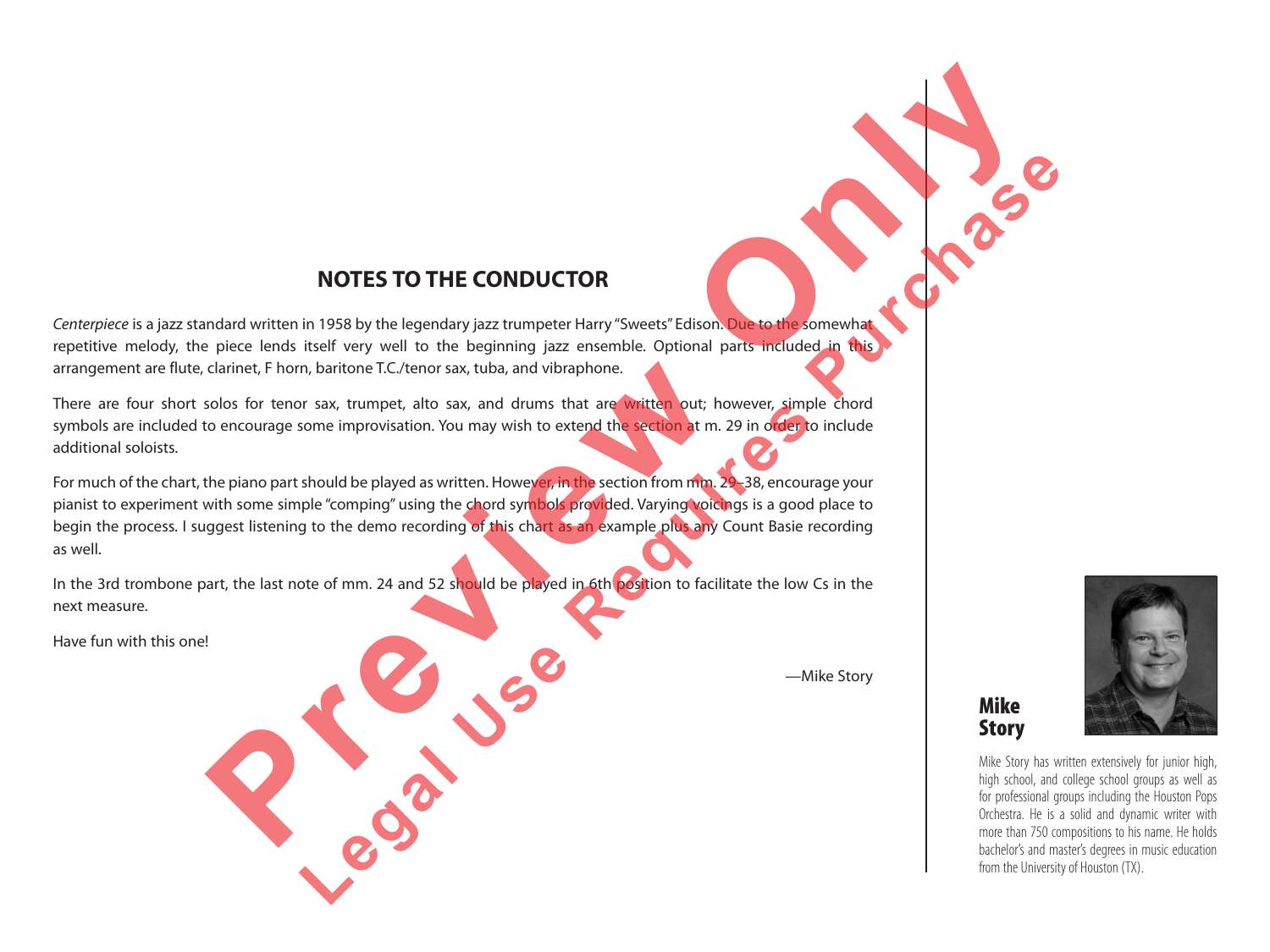

performance recording! alfred.com/downloads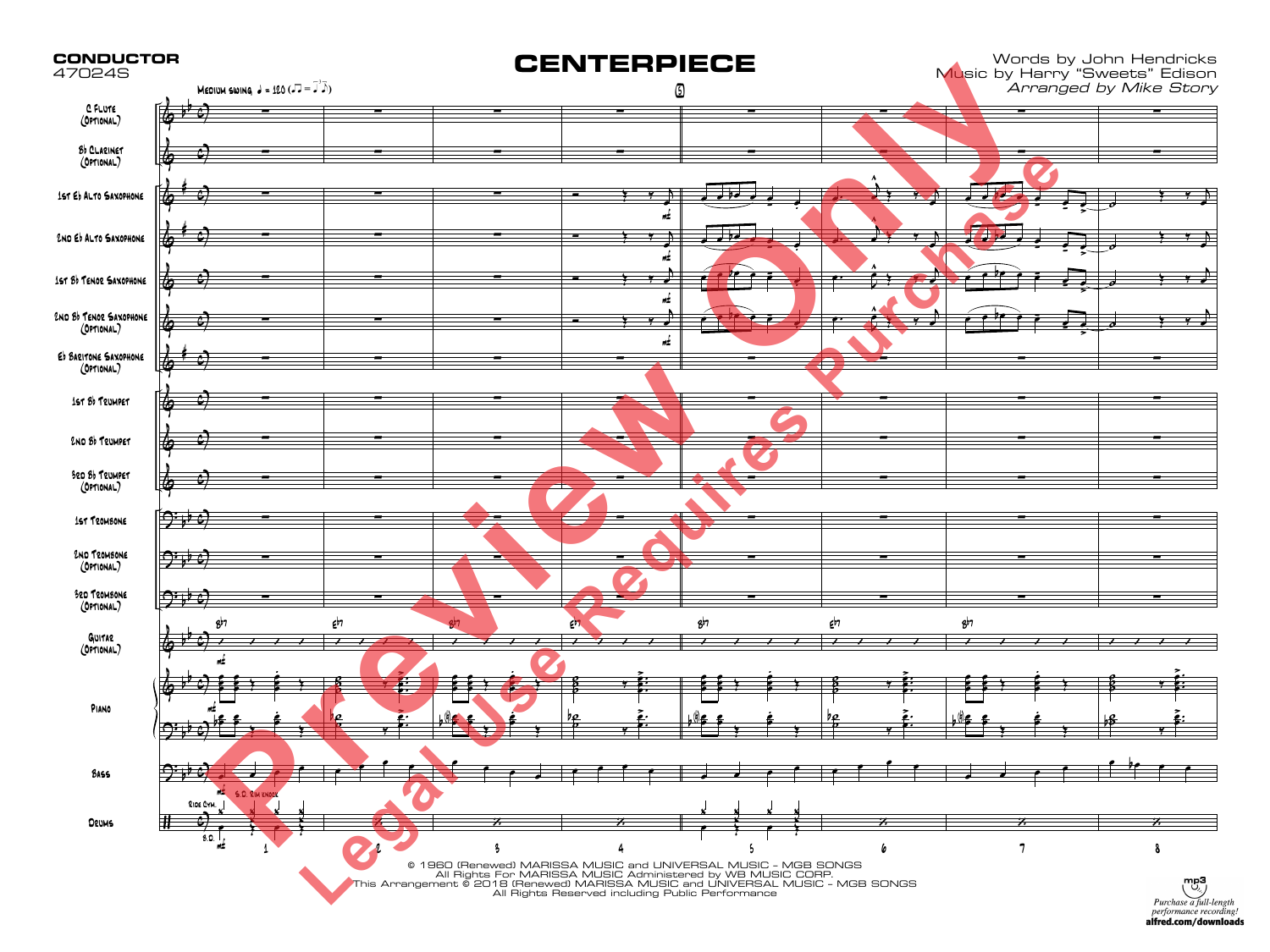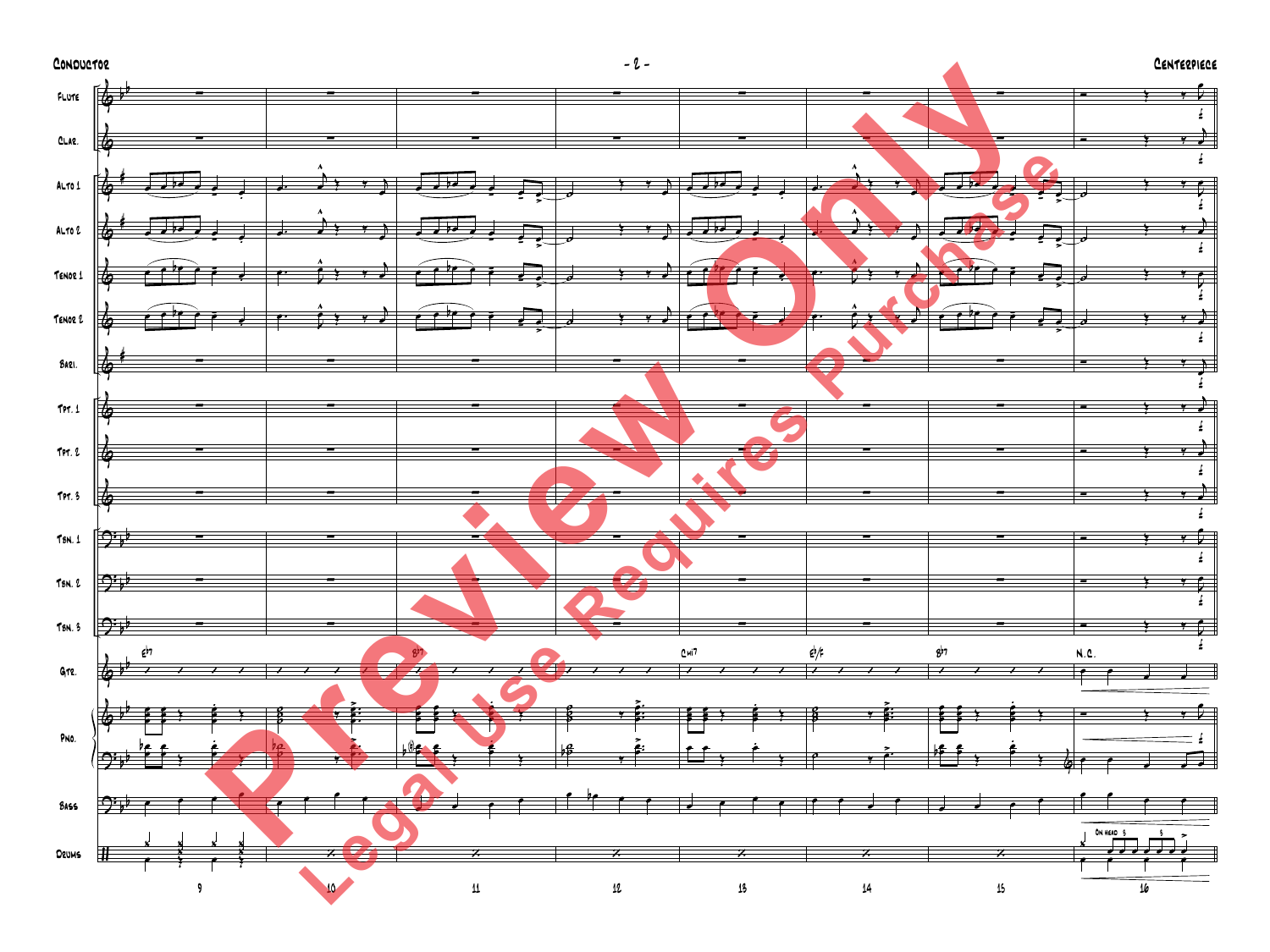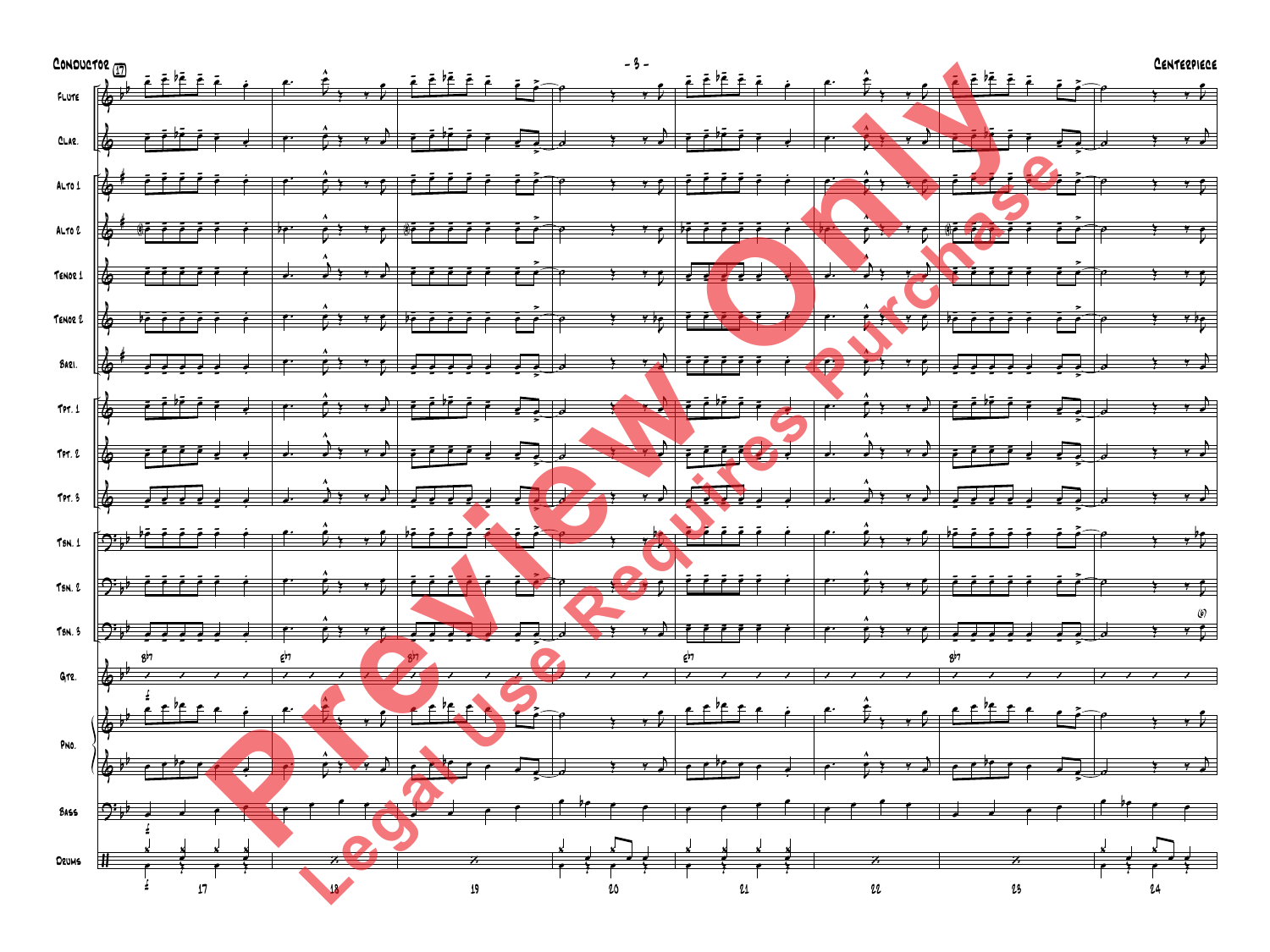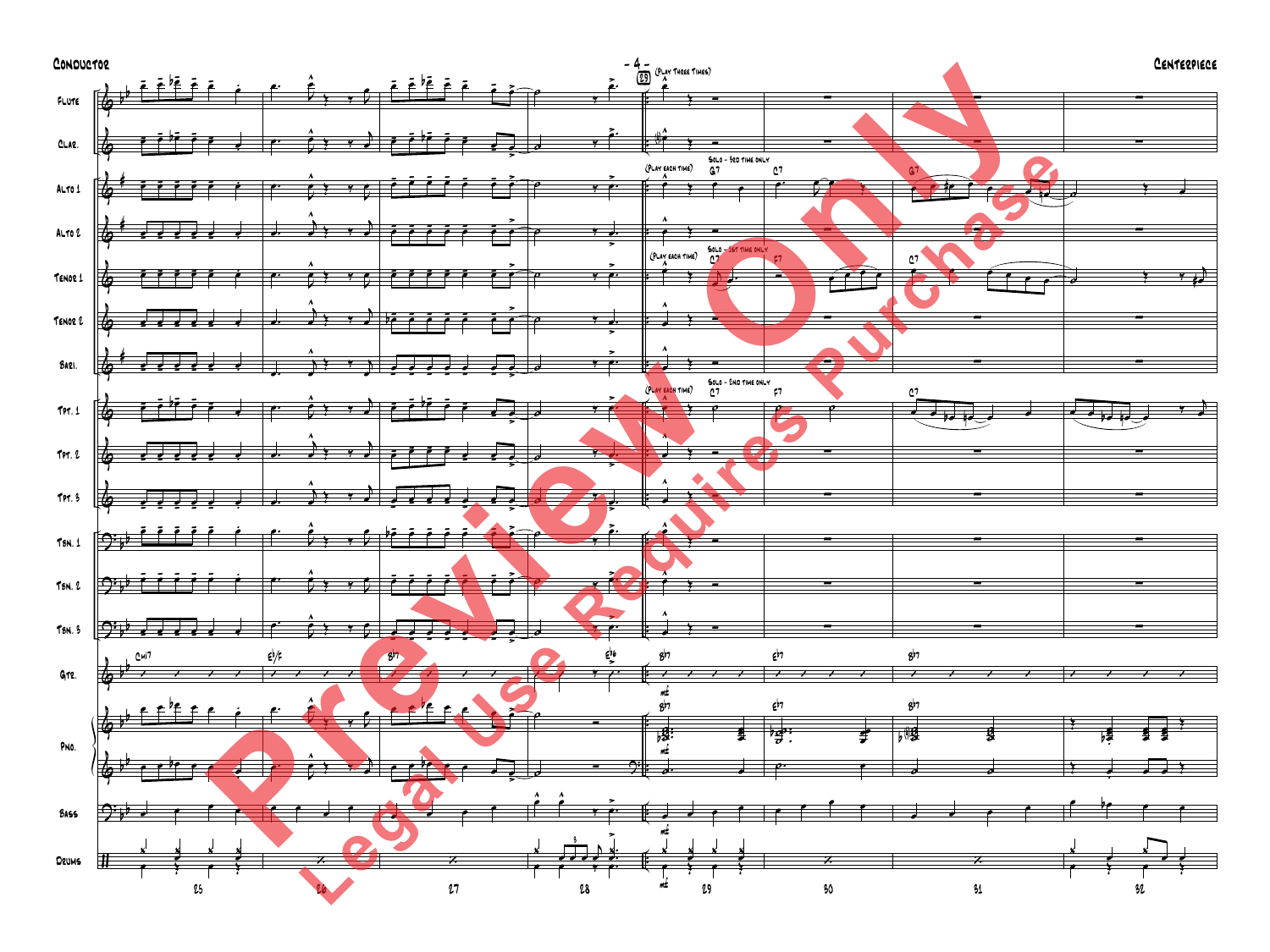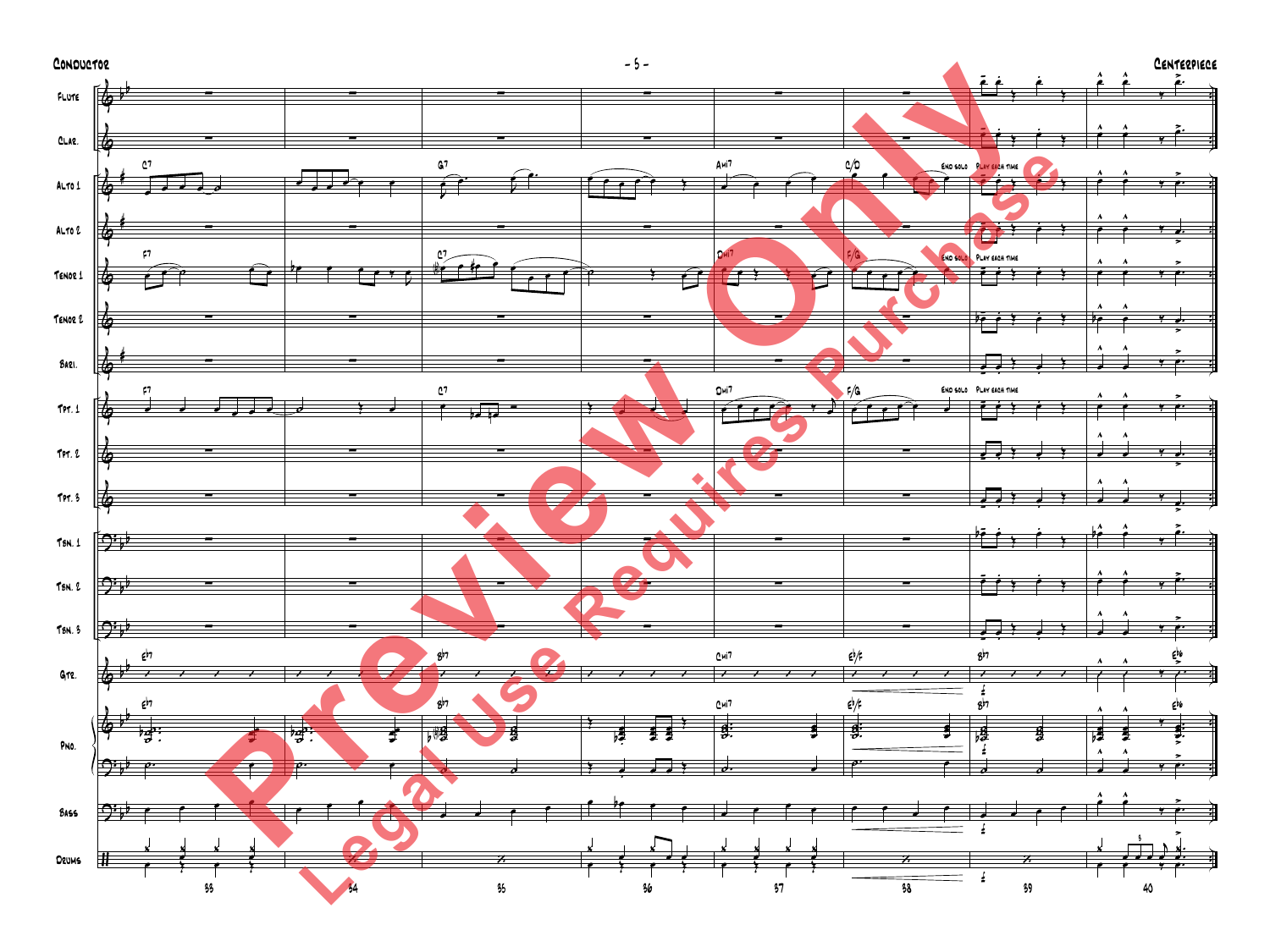